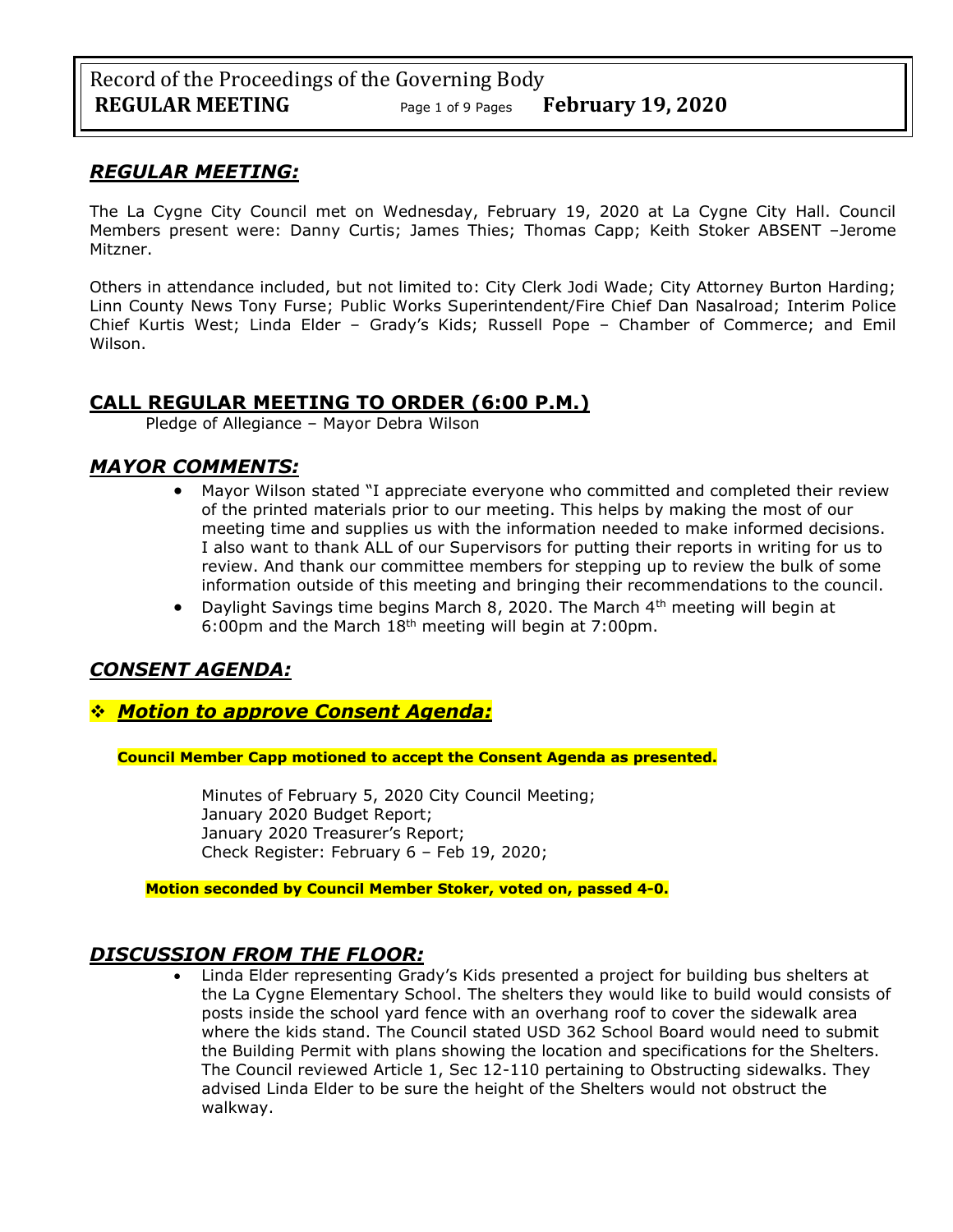# *DISCUSSION FROM THE FLOOR CONT:*

• Russell Pope, new President for the Chamber of Commerce. Russel introduced himself to the Council and shared some upcoming community events, to include; Cabin Fever Reliever-Feb 23, Trivia Night-March 7. Russell patrons to the upcoming Swanfest meeting scheduled for Monday, February 24 at 6pm at the Community Building.

## *SPECIAL PROJECTS:*

**Report from Public Works Superintendent (PWS) – Dan Nasalroad Report from City Clerk (CC) – Jodi Wade**

#### *WATER TREATMENT PLANT*

None – Final pay application has not been received.

#### *SEWER IMPROVEMENT PROJECT*

PWS Nasalroad reviewed the information pertaining to a survey of the Sewer lagoon south berm. A Consultant-Client agreement was received from BG Consultants in the amount Not-To-Exceed \$6,000 to perform a topographical survey of the Project Location which will establish horizontal and vertical control and locate above ground topographic features. Set two horizontal control points and establish two benchmarks. A 22" x 36" survey map will be prepared. City Attorney Harding reviewed the contract and submitted a request to BG Consultants to change verbiage pertaining to the Consultant having no responsibility for any error of others unless they are *actually* aware of the error and BG Consultant's total liability if they do something wrong being limited to the amount that they were paid. We have not received comments or a revised agreement to date.

### ❖ *Motion*

**Council Member Capp motioned to accept BG Consultants' "Consultant-Client Agreement" for services for South Lagoon Berm Topographic Survey in an amount not to exceed \$6,000 pending on the acceptance by BG Consultants of the City Attorney Harding's verbiage changes. Motion seconded by Council Member Stoker, voted on, passed 4-0.**

#### *KDOT CCLIP*

Progress has been made on the CCLIP drawings per Jason Hoskinson, BG Consultants. Looking at maybe March to be ready to start discussing easement acquisitions.

# *REPORTS OF CITY OFFICERS:*

#### **CITY ATTORNEY –BURTON HARDING –**

- City Attorney Harding inquired about applications from the property owner located at 1002 Market Street. City Clerk Wade stated none had been received to date.
- City Attorney Harding asked the Council about setting up a workshop to review the procedures and process for Condemnations.

### **INTERIM CHIEF OF POLICE/CODES OFFICER -KURTIS WEST**

- Reviewed Report at the table.
	- $\checkmark$  Interim Chief West was on vacation the past week no citations issued since last meeting.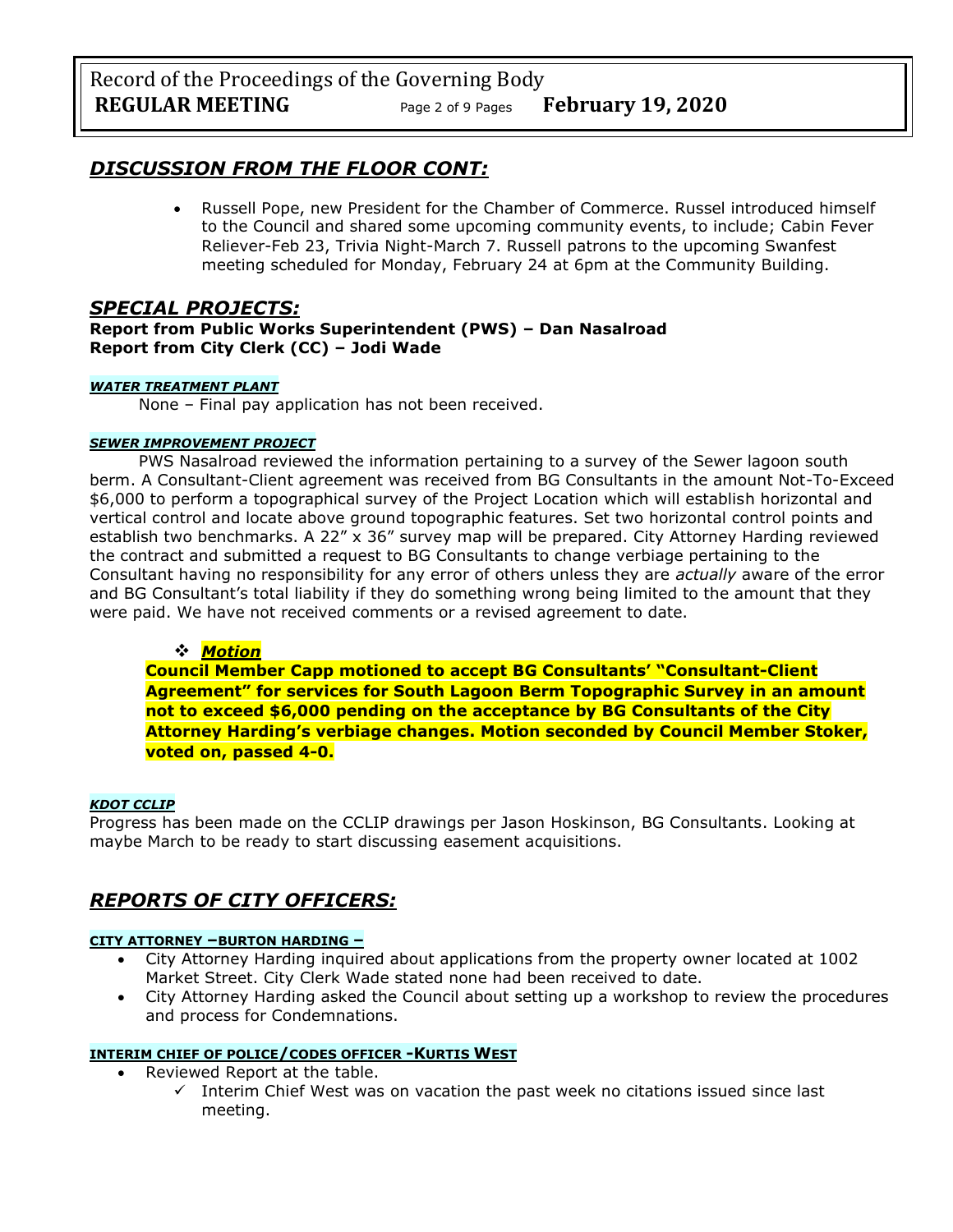Record of the Proceedings of the Governing Body **REGULAR MEETING** Page <sup>3</sup> of 9 Pages **February 19, 2020**

## *REPORTS OF CITY OFFICERS CONT:*

#### **INTERIM CHIEF OF POLICE/CODES OFFICER -KURTIS WEST**

 $\checkmark$  Concerns regarding property owners who have vehicles parked in the city easement has been brought forth. These items are obstructing access. Council Member Stoker asked Codes Officer West to review the codes regarding alleys, utility easements, and thorough ways. PWS Nasalroad pointed out several gas and sewer mains run through the alleys and access needs to be available if we need to dig to service a broken line. The Public Safety Committee will review the City Codes.

#### **PUBLIC WORKS DEPARTMENT – PUBLIC WORKS SUPERINTENDENT (PWS) DAN NASALROAD**

- Report in agenda was reviewed, to include the following:
	- Clifford Power quote for East Lift Station \$6,957.62, this seemed extremely high so the Public Works (PW) has been making the needed repairs. Reviewing the maintenance contract on the other two generators.
	- Douglas pump installed the new pump in the Park Lift Station which is not working properly. Douglas Pump reviewed the Industrial Park Lift Station and gave a quote of \$1,390 to replace the Submeg controller.
	- Pushed slush off the roads before it froze.
	- Met with USDI on gas valve locations and future repairs or replacement.
	- Hauled gravel to First Baptist Church to fix waterline settling issue.
	- Hauled/spread gravel behind City Hall and at East lift station.
	- Temporary fix at 152 and Industrial.
	- Cleaned & Inventoried the Gas House
	- Surplus the old Dump Truck (refer to procedure in K.S.A. 75-6602). Can't be driven with the plow on due to a leaking hydraulic hose.
	- Responded to (4) Gas leaks to do initial assessment of scene for USDI. Had to evacuate one house until USDI arrived to make repair.
	- Continued preventative maintenance program. All heavy equipment has been completed. One lift station generator is left to complete and all the light equipment still needs to be completed. All the heavy equipment seems to be in pretty good shape.
	- Dan Nasalroad completed his OQ gas classes and tests, just waiting on completing hands-on testing.
	- Met with Double Eagle Excavating and scheduled the old Syd's Market to be completed next week.
	- Scrap old Fire Hydrants.
	- Council Member Capp inquired about the fee schedule we use when billing for codes violations or repairs. Discussion was held on how the fees are determined and set. Council Member Curtis expressed frustration regarding the process for the code letters given to patrons regarding mowing their grass. Council Member Curtis expressed his displeasure with a situation between his neighbor and Captain Shaun West and how Captain West handled the issuing of the codes notice. City Attorney Harding explained the standard practice of sending only (1) letter per calendar year regarding mowing and the owner usually has (10) days to get it cut. In regards to the types of fees, Patrons are given internal fees for some situations and court fees for other. Council will review the current fee schedule.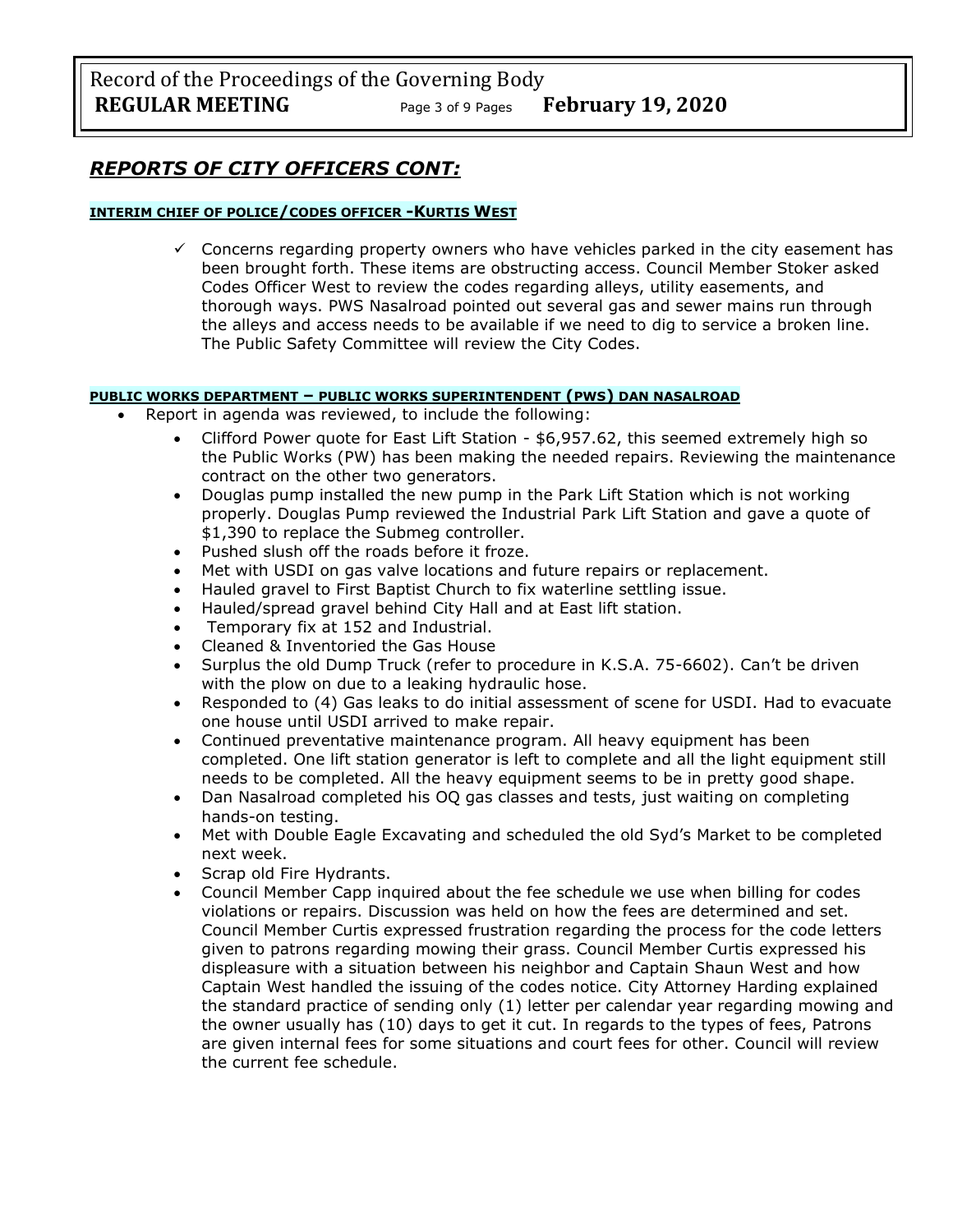# *REPORTS OF CITY OFFICERS CONT:*

#### **FIRE DEPARTMENT – FIRE CHIEF DAN NASALROAD –**

All repairs on trucks have been completed.

#### **CITY CLERK – JODI WADE**

- Year-End reporting has been completed and filed. Auditor is tentatively scheduled for April 20-22, 2020.
- (3) inquiries have been received for the Fellowship program. Follow-up phone calls have been performed. One inquiry did not meet requirements, the other already accepted another position and one is still available and meets requirements.
- Credential badges from Linn County Emergency Management have been picked up and delivered to Council members. Public works need to complete the credential form. The form and picture have been sent in for Mayor Wilson. Must have these badges to enter the City limits in an emergency event.
- Fact sheet regarding the Medical Examiner's Certificate for Category 2: Excepted Interstate CDL (at table). City Clerk Wade reviewed the motion made at the February 5, 2020 meeting for Jeff Chaplin to complete a Medical Exam. The state does not require a Category 2- Excepted Interstate Driver to have a Medical Examiner's Certificate.

## ❖ *Motion*

**Council Member Capp motioned to rescind the motion approved at the February 5, 2020 meeting for an increase in pay for Jeff Chaplin in the amount of \$.25/hour for maintaining his CDL training and effective upon his completion of his DOT physical in which the city will cover up to \$50 of the expense for the physical to be completed on company time and motion to approve an increase in pay for Jeff Chaplin in the amount of \$.25/hour for maintaining his CDL training effective at the start of the current payroll period with no Medical Examiner Certification required since he is Category 2: Excepted Interstate CDL. Motion seconded by Council Member Stoker, voted on, passed 4-0.**

- Meetings attended Planning & Zoning/Water Committee/Marais Des Cygnes Water Assurance District No. 2/Chamber of Commerce
- Front Reception Counter improvement.
- New desk for front reception area (current desk is damaged)
- Updating Aerial Maps and Street Maps
- Reviewing Sections of the Codes Book
- Organizing the permanent files
- Capital Improvement Planning & Budget Workshop preparations
- Court Clerk Gore attending Court training March 6<sup>th</sup>.
- City Clerk Wade attending Clerk Spring Conference in Manhattan, KS March 11-13.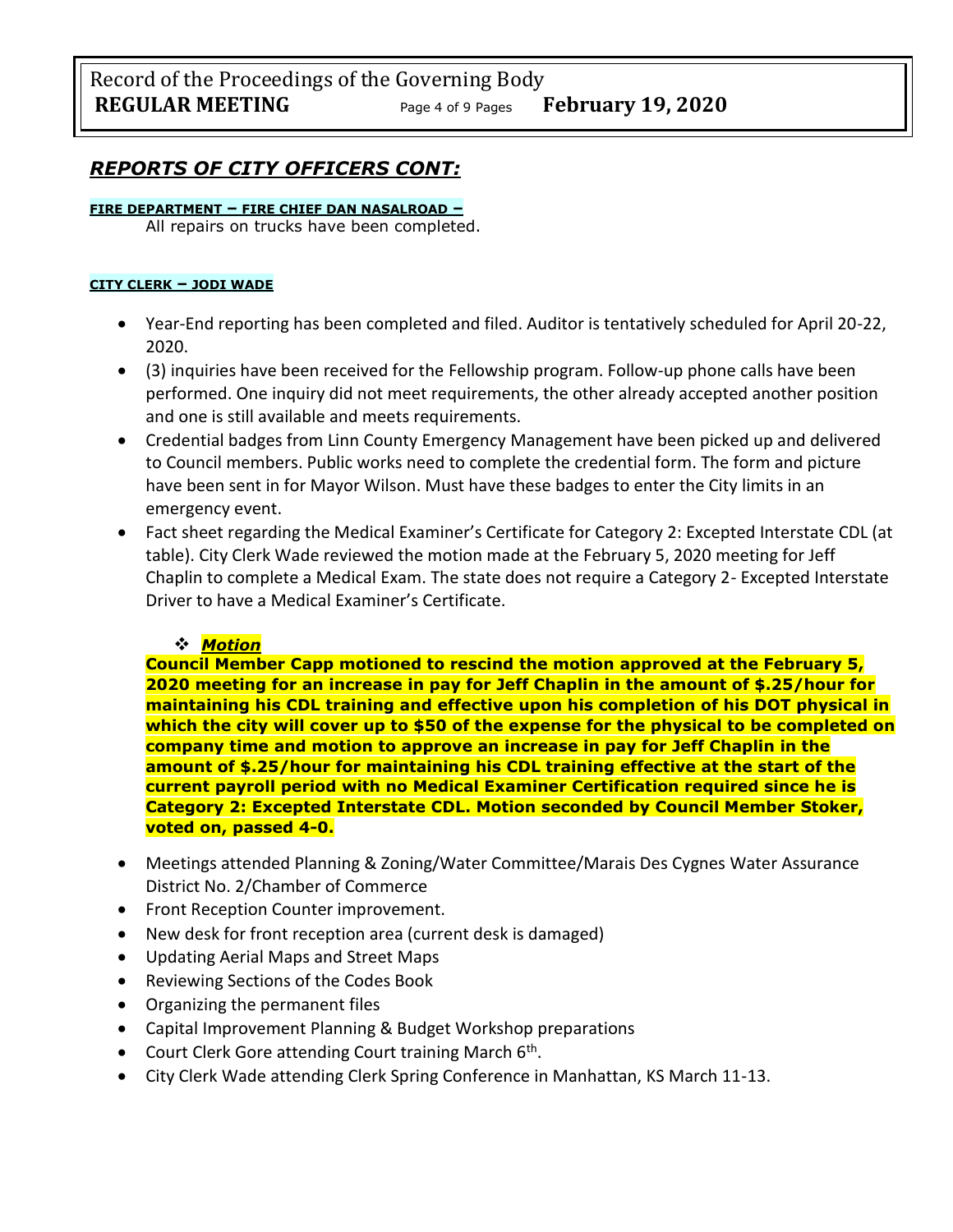# *COUNCIL COMMITTEE REPORTS:*

#### *WATER & GAS –*

The 3<sup>rd</sup> draft of the Water Utility section of the codes book was reviewed by the Committee members on February 14, 2020. The Committee reviewed the items amended and the additions which included an annual 2.5% increase per 1,000 gallon of water effective Jan. 1 2021. Council Member Thies questioned 14-108 (g) pertaining to the responsibility of the owner for the meter/lids/antennae. City Attorney Harding reflected on the words "where meter damage is caused by neglect or fault of the customer". Acts due to vandalism would be reviewed on a case by case situation. City Clerk Wade held discussion to change the title of section 14-112(d) from Vacancies to "Temporary and Extended Shut-offs".

## ❖ *Motion*

**Council Member Stoker motioned to approve Ordinance No. 1464 upon the change of the title of section 14-112(d) to Temporary and Extended Shut-offs. Motion seconded by Council Member Curtis, voted on, passed 4-0.**

*STREET –NONE SEWER-NONE PARK-NONE CEMETERY –NONE PUBLIC SAFETY -NONE COMMUNITY BUILDING-*

Peoples Telecommunications has scheduled (2) Community Blood drives for 2020 (July 7 and Dec 3) and would like to ask the Council to waive the fee for the Community Building.

### ❖ *Motion*

**Council Member Stoker motioned to waive the Community Building fee for Peoples Telecommunications Community Blood drives on July 7, 2020 and December 3, 2020 . Motion seconded by Council Member Capp, voted on, passed 3-1. Abstain: Council Member Curtis due to conflict of interest.**

### *EMPLOYEE RELATIONS & TRAINING -*

Advertisements for Police Chief, Public Works, Cemetery, and Fellowship will end this week. We have received applications for all positions. Discussion was held regarding a workshop for Nepotism and Interviewing procedures. Mayor Wilson and Council requested a workshop for February 26, 2020 at 6pm at the La Cygne City Hall.

## *SPECIAL COMMITTEE REPORTS:*

*EMERGENCY MANAGEMENT –NONE SWANFEST COMMITTEE -NONE PLANNING & ZONING COMMISSION - NONE*

## *UNFINISHED BUSINESS:*

*WATER, SEWER, AND GAS UTILITY SECTIONS OF THE CITY OF LA CYGNE CODES BOOK* Draft #3 of the Water Utility discussed under Council Committee Reports.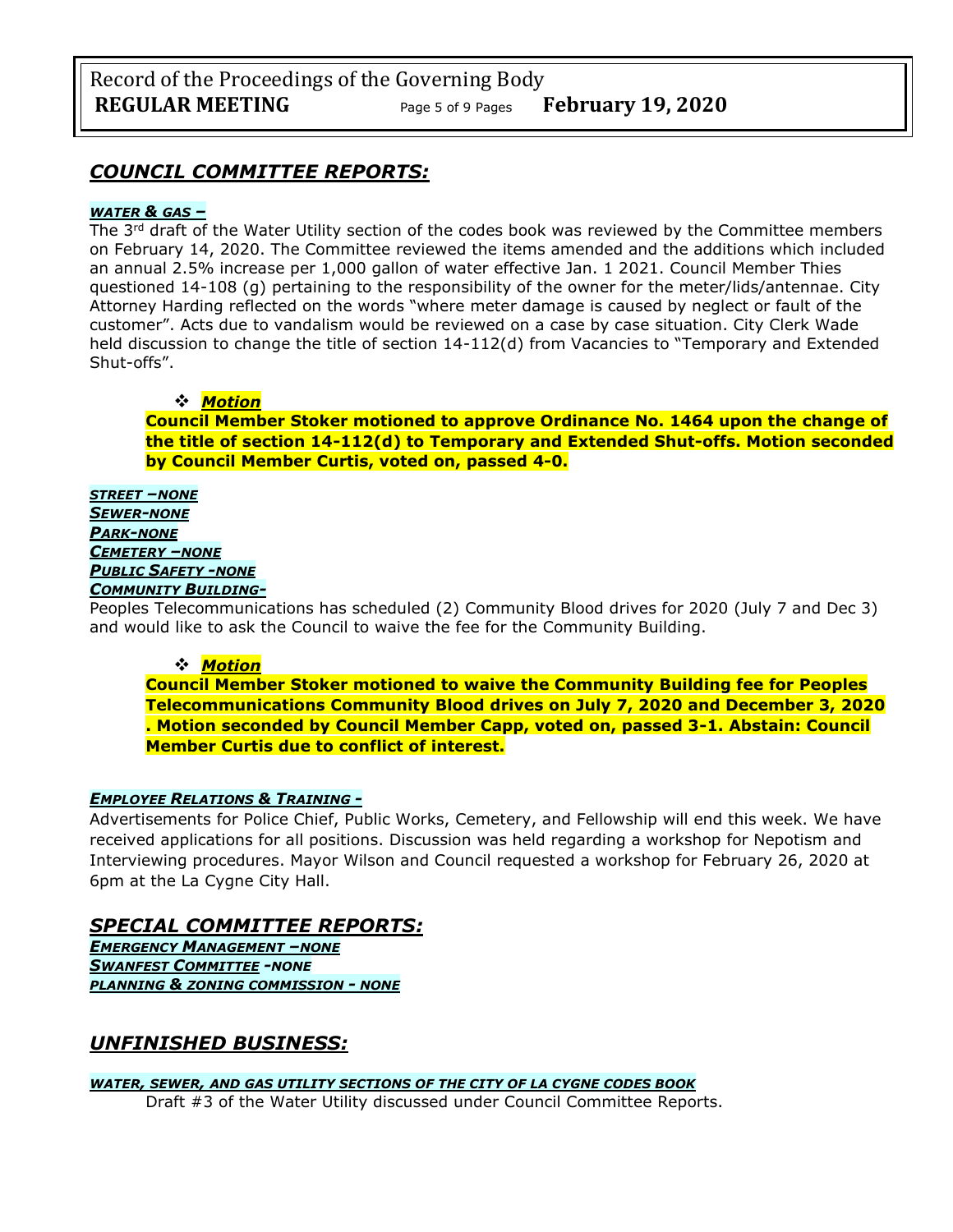## *NEW BUSINESS:*

#### **MUNICIPAL TRAINING INSTITUTE: PERSONNEL MANAGEMENT (CORE), FRIDAY, MARCH 27, 2020, DE SOTO, KS, \$75**

Mayor Wilson would like to attend this class as part of her Mayor training courses.

#### ❖ *Motion*

**Council Member Stoker motioned to send the new Mayor, Debra Wilson, to the Municipal Training Institute: Personnel Management on March 27, 2020 in De Soto, KS. Motion seconded by Council Member Capp, voted on, passed 4-0.** 

#### **RESOLUTION NO.\_\_\_- A RESOLUTION ENABLING FEES PERTAINING TO SOLID WASTE SERVICES, PERMITS AND APPLICATION ESTABLISHED BY THE CITY AND REFERENCED WITHIN THE CODE OF THE CITY OF LA CYGNE, KS.**

City Clerk Wade spoke to Waste Management after reviewing the contract agreement. The prices presented in Resolution 411 were incorrect. The annual percentage increase was only to be on the base rate and the totes are \$3.00/tote per the contract. Prices have been revised.

#### ❖ *Motion*

**Council Member Stoker motioned to approve Resolution No. 412 as presented. Motion seconded by Council Member Capp, voted on, passed 4-0.** 

**RESOLUTION NO.\_\_\_- A RESOLUTION DEFINING POLICY REGARDING AN EMPLOYEE ON EXTENDED UNPAID LEAVE.**

#### ❖ *Motion*

**Council Member Capp motioned to add Resolution No. 413 to the Personnel Policies and Guidelines. Motion seconded by Council Member Stoker, voted on, passed 4-0.** 

#### **REPLACEMENT COMPUTERS FOR (2) DESKTOPS AND (1) LAPTOP COMPUTER FOR THE LA CYGNE CITY HALL.**

Quotes were reviewed from Advantage Computer and Peoples Telecommunications. Prices included \$2700 for (2) new desktop w/Office 2019 from Peoples and \$2370 for (2) new desktop w/office 2019 from Advantage. Laptop is \$1289.99 from Peoples and \$1010 from Advantage. System components were similar, warranty for Advantage is 3 year on parts for desktop and Peoples is 1 year on parts for desktop. Discussion was held on whether to rebuild current towers or to replace with new. City Clerk Wade was advised to do some further research prior to making a decision. The purpose is to upgrade to Windows 10/Office 2019. Current computers/laptop are 5-7 years old. No Action Taken.

#### **BUILDING PERMIT FEE FOR LIBRARY DISTRICT #2 OF LINN COUNTY.**

A letter from the La Cygne Library Chairman, Beverly Burke, asking the Council to consider waiving the Building permit fee for the new addition to the library. Discussion was held about the amount of service the library provides for our community. City Attorney Harding suggested to the Council options of lowering the amount to a reasonable cost since it is an estimated \$1,637,957 dollar project.

#### ❖ *Motion*

**Council Member Stoker motioned to waive the Building Permit fee for the new addition for the La Cygne Library. Motion seconded by Council Member Capp, voted on, passed 4-0.**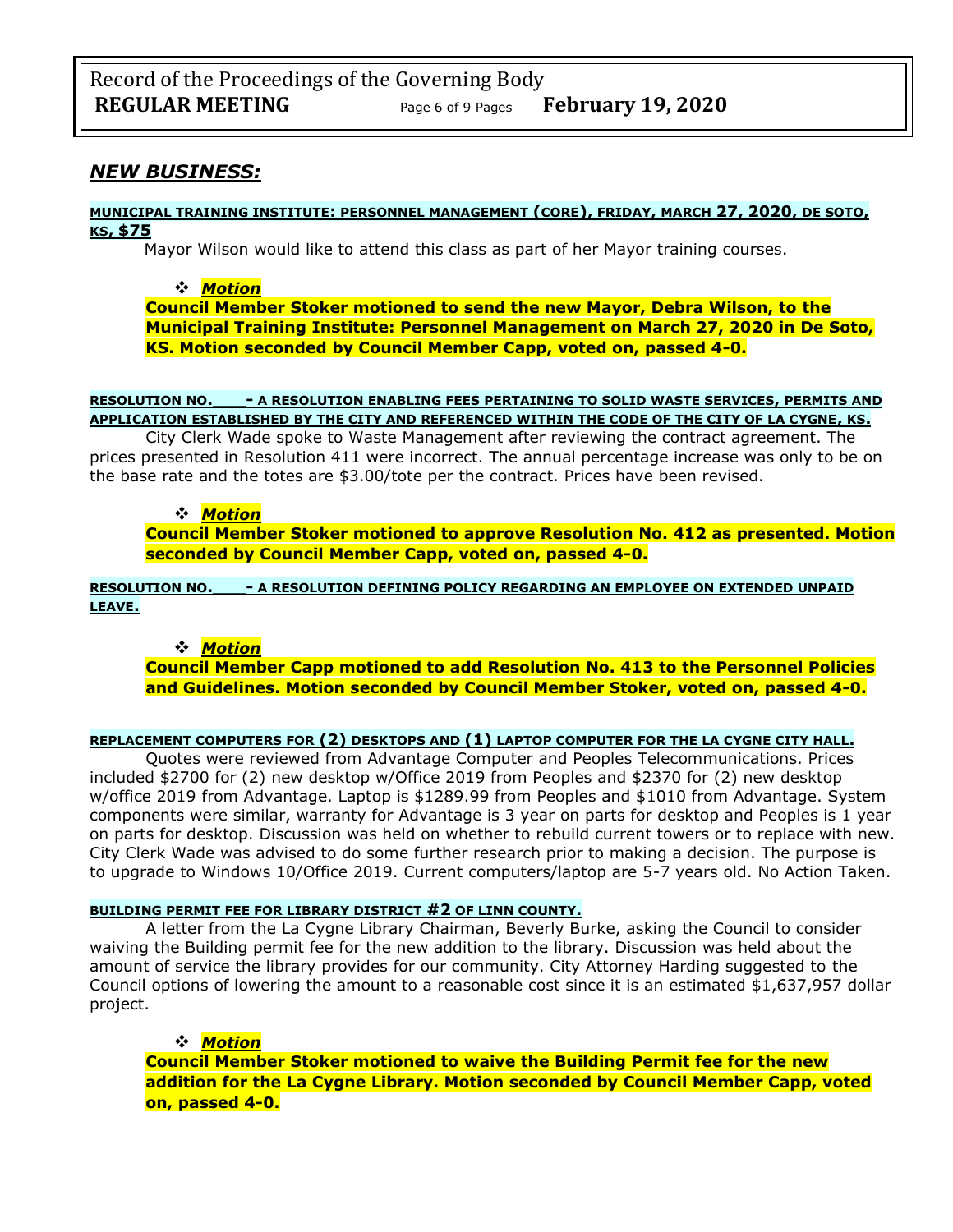## *EXECUTIVE SESSION:*

## ❖ *Motion*

**Council Member Stoker motioned to go in to executive session for 10-minutes for non-elected personnel for review of an individual employee performance following a 5-minute break. Motion seconded by Council Member Capp, voted on, passed 4-0. 7:37pm**

## **Open Session resumed at 7:52pm**

### ❖ *Motion*

**Council Member Capp motioned to go in to executive session for 10-minutes for nonelected personnel review of an individual employee performance. Motion seconded by Council Member Curtis, voted on, passed 4-0. 7:52pm**

**\*\*Council Member Capp had a family emergency and had to leave the Executive session.**

## **Open Session resumed at 8:02pm**

## ❖ *Motion*

**Council Member Thies motioned to go in to executive session for 5-minutes for the preliminary discussion of the acquisition of real property. Motion seconded by Council Member Stoker, voted on, passed 3-0. 8:02 pm**

Others in attendance included, but not limited to: City Attorney Harding, City Clerk Wade.

## **Open Session resumed at 8:07pm**

❖ *Motion* 

**Council Member Stoker motioned to go in to executive session for 3-minutes for discussion/review of data relating to financial affairs or trade secrets. Motion seconded by Council Member Curtis, voted on, passed 3-0. 8:08pm**

Others in attendance included, but not limited to: City Attorney Harding, City Clerk Wade.

## **Open Session resumed at 8:11pm**

❖ *Motion* 

**Council Member Stoker motioned to go in to executive session for 15-minutes for non-elected personnel matter exception for an individual employee's performance. Motion seconded by Council Member Thies, voted on, passed 3-0. 8:13pm**

**Open Session resumed at 8:28pm**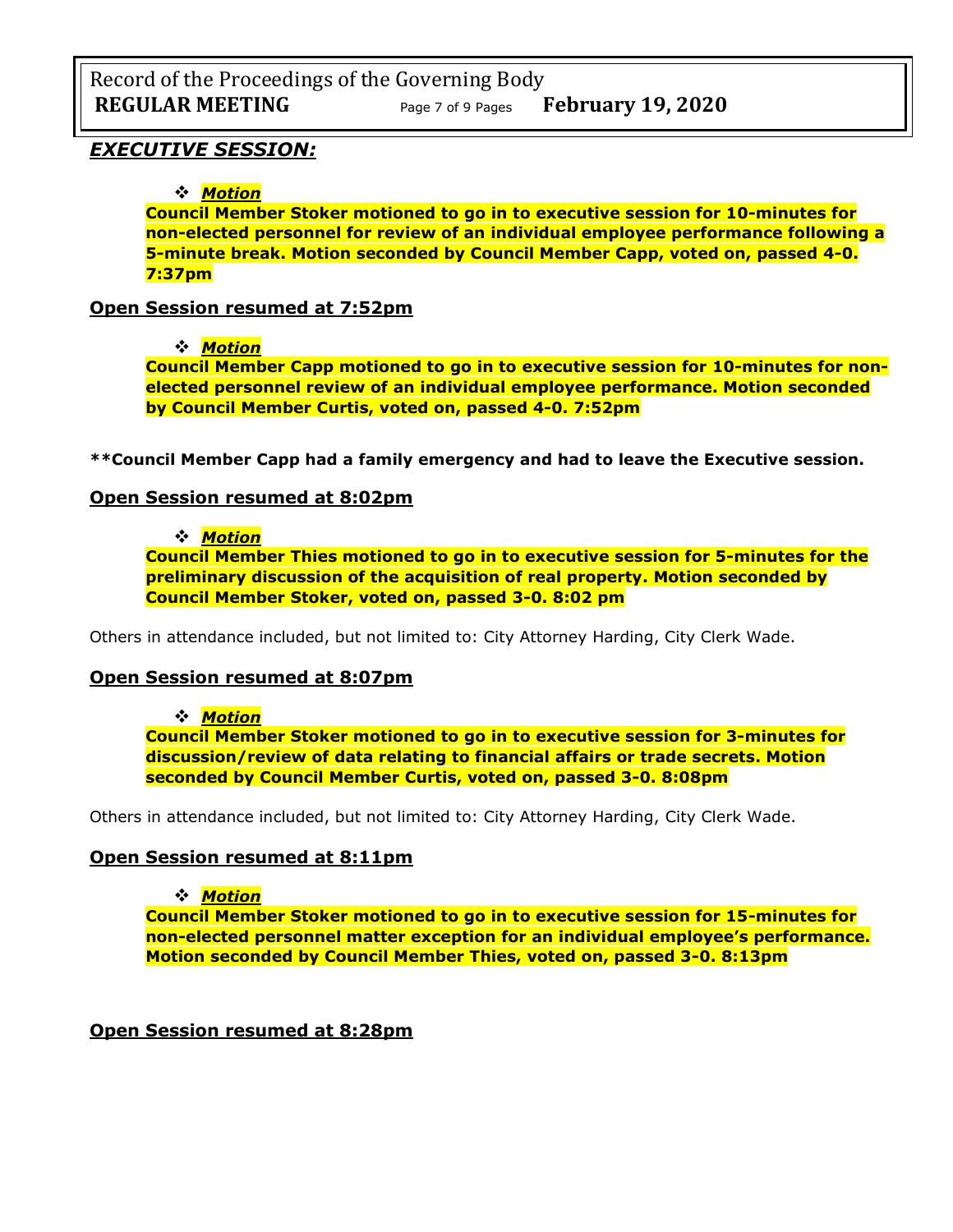## *EXECUTIVE SESSION CONT:*

#### ❖ *Motion*

**Council Member Stoker motioned to go in to executive session for 15-minutes for non-elected personnel matter exception to review applications for police chief/cemetery caretaker/public works/fellowship. Motion seconded by Council Member Thies, voted on, passed 3-0. 8:29pm**

### **Open Session resumed at 8:44pm**

## **OTHER BUSINESS:**

❖ *Motion* 

**Council Member Stoker motioned to have the City Clerk research and schedule a Public Relations seminar for all Full-time and Part-time employees. Motion seconded by Council Member Thies, voted on, passed 3-0.**

### ❖ *Motion*

**Council Member Stoker motioned to increase Interim Chief Kurtis West temporary pay by 10% to correspond with the temporary duties as Interim Chief effective at the start of the current payroll period. Motion seconded by Council Member Thies, voted on, passed 3-0.**

## *EXECUTIVE SESSION:*

### ❖ *Motion*

**Council Member Curtis motioned to go in to executive session for 5-minutes for consultation with an attorney for the city which would be deemed privileged in an attorney-client relationship. Motion seconded by Council Member Thies, voted on, passed 3-0. 8:48pm**

**Open Session resumed at 8:53pm**

## **NOTES AND COMMUNICATIONS TO COUNCIL:**

a] Legislative updates from the League of Municipalities.